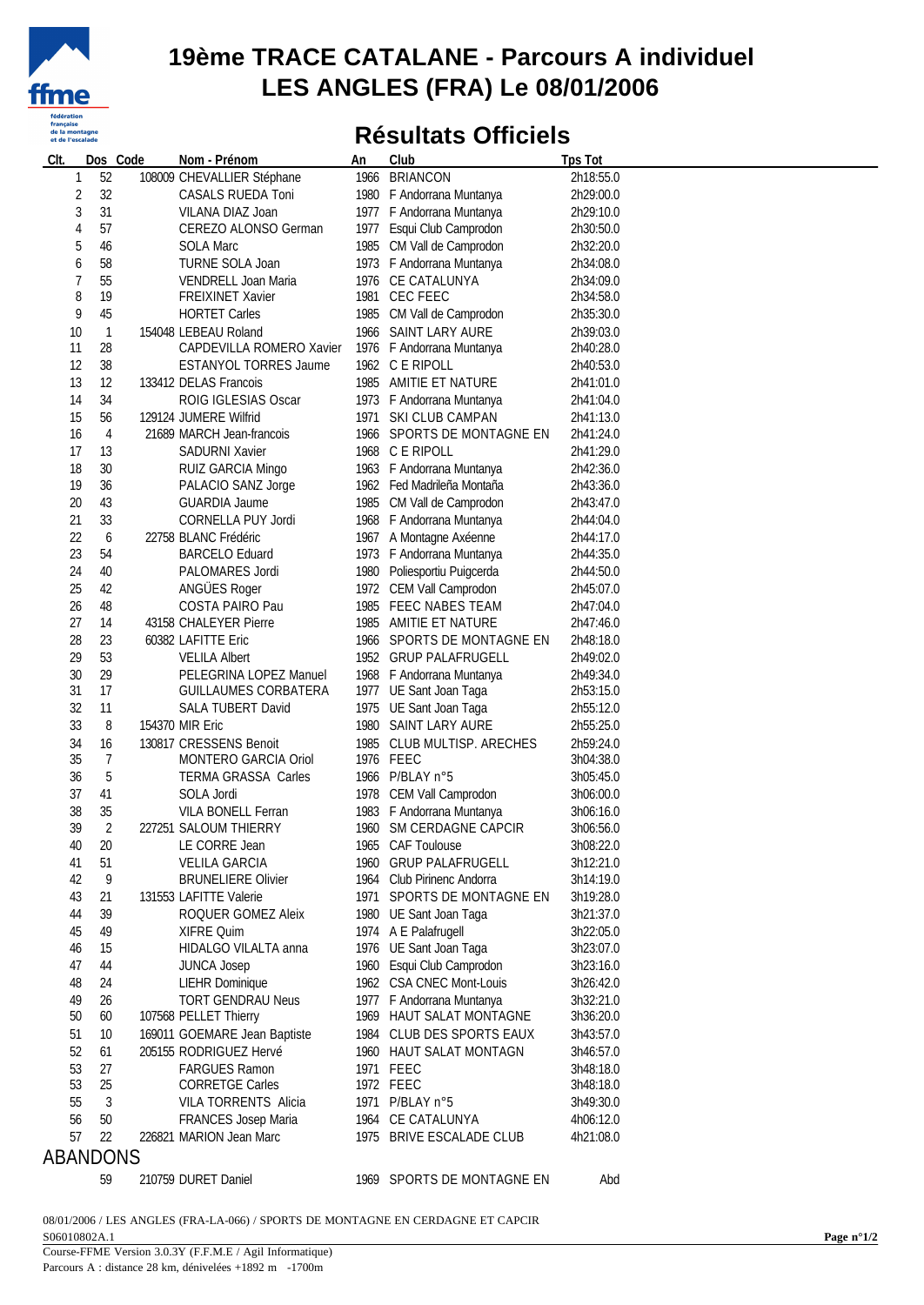| CIt.    | Dos Code | Nom - Prénom            | An | Club                         | Tps Tot |  |
|---------|----------|-------------------------|----|------------------------------|---------|--|
|         |          | VILA Miquel             |    | 1965 GE Sant Feliu Llobregat | Abd     |  |
| ABSENTS | 18       | 21059 BEGARIE Daniel    |    | 1965 SM CERDAGNE CAPCIR      | Abd     |  |
|         | 47       | <b>BES GINESTA Toti</b> |    | 1975 FEEC NABES TEAM         | Abs     |  |

Parcours A : distance 28 km, dénivelées +1892 m -1700m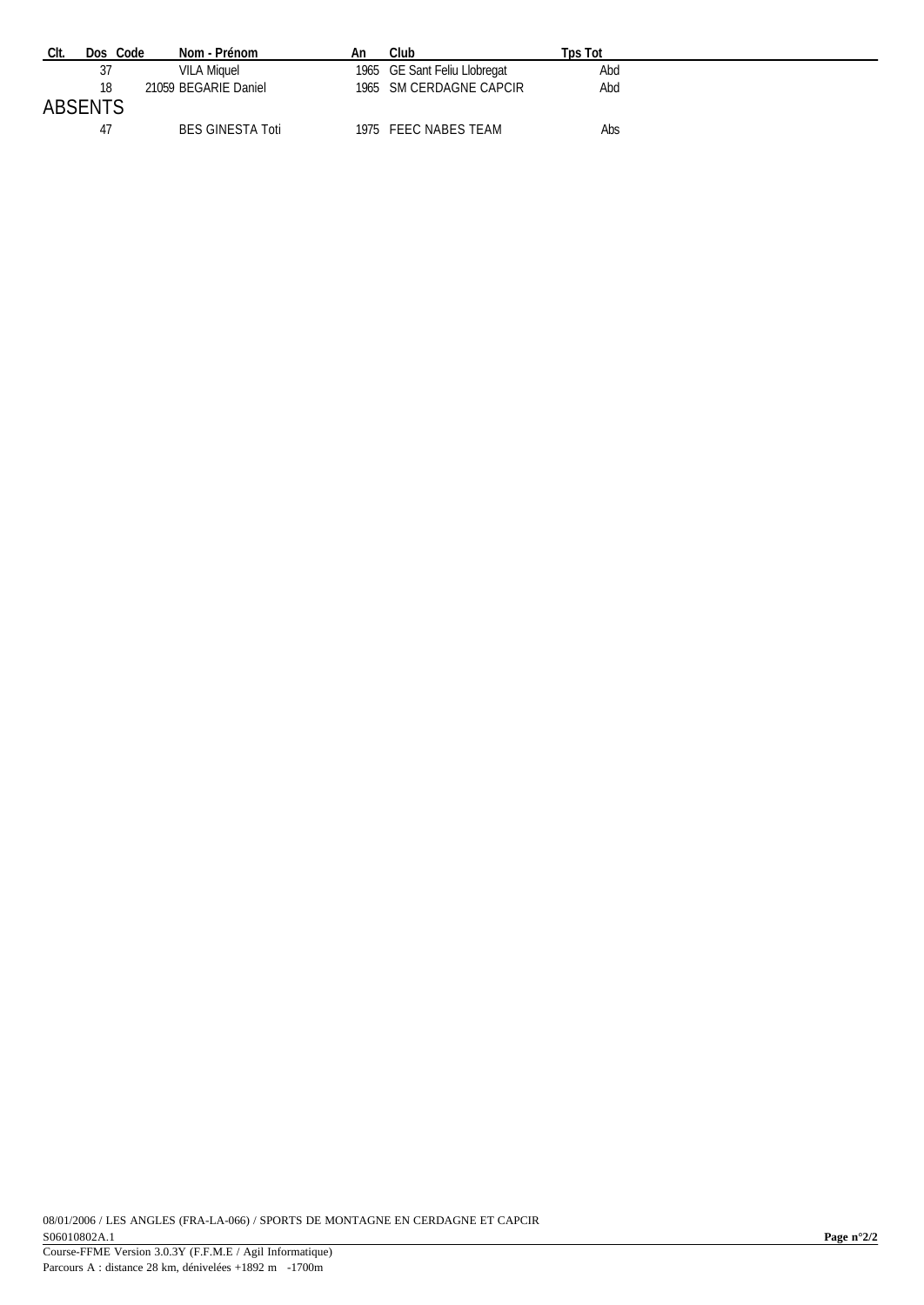

### **19ème TRACE CATALANE - Parcours A par équipes LES ANGLES (FRA) Le 08/01/2006**

# **Résultats Officiels**

| CIt. | Dos<br>Eauipe     | Club                    | <b>Tps Tot</b> |
|------|-------------------|-------------------------|----------------|
|      | 137 BUROU/VEPER   | CAUTERETS SKI ALPINISME | 3h10:39.0      |
|      | 140 ABAT/LILLE    | AMA / HSM               | 3h18:08.0      |
|      | 138 BRUNET/ROUPIN | PCPL/SMCC               | 3h33:41.0      |
|      | 139 BERTEIN/ENAUD | SM CERDAGNE CAPCIR      | 4h21:08.0      |
|      |                   |                         |                |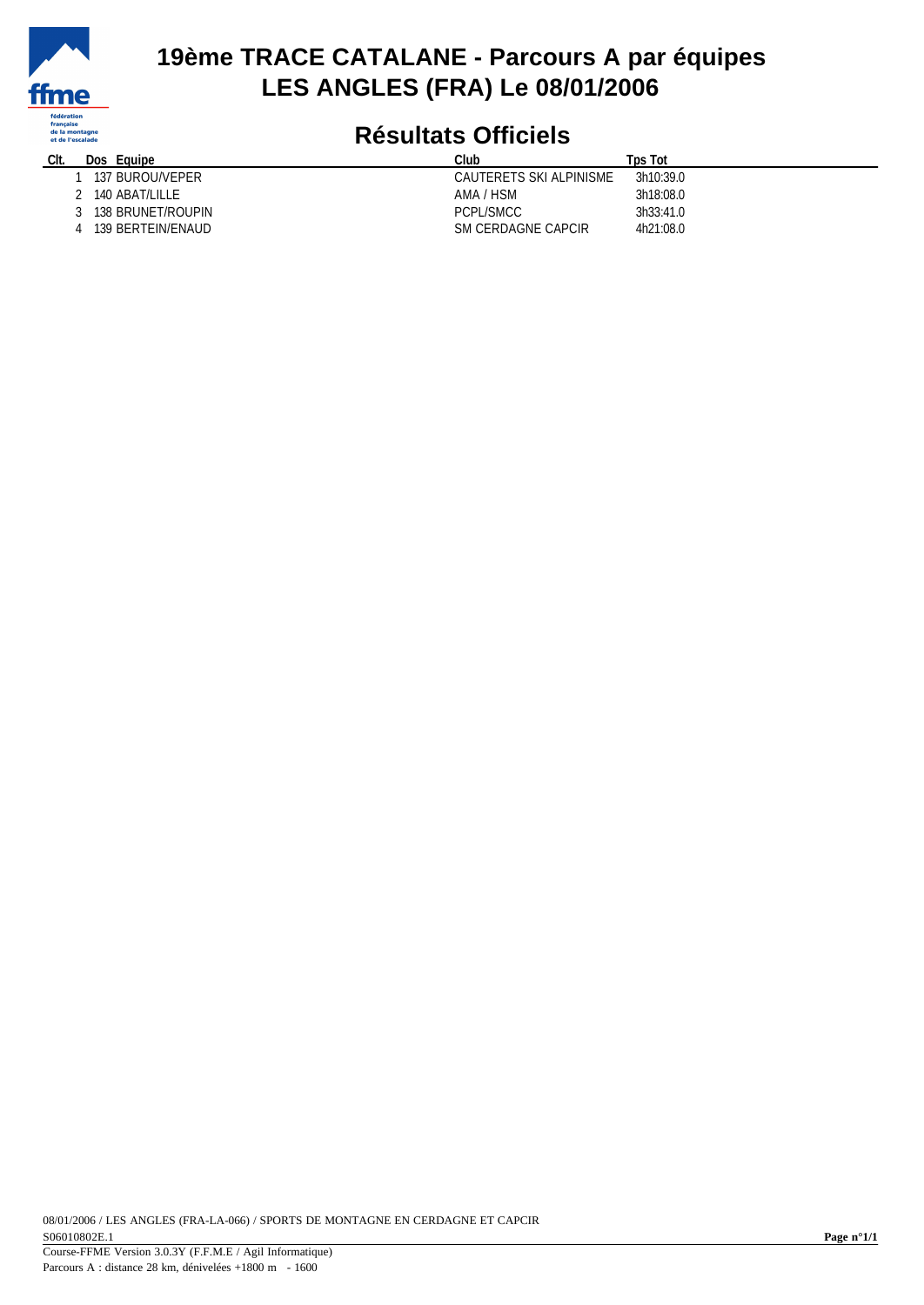

#### **19ème TRACE CATALANE - Parcours B individuel LES ANGLES (FRA) Le 08/01/2006**

### **Résultats Officiels**

| CIt.           | Dos Code | Nom - Prénom                  | An | Club                       | <b>Tps Tot</b> |  |
|----------------|----------|-------------------------------|----|----------------------------|----------------|--|
| 1              | 92       | 48120 PEYET Mathieu           |    | 1988 LUCHON HAUTE MONTAGNE | 1h43:38.0      |  |
| 2              | 95       | 48916 PRADEL Maxime           |    | 1988 LUCHON HAUTE MONTAGNE | 1h46:12.0      |  |
| 3              | 94       | 134742 PEREZ Gaël             |    | 1987 AMITIE ET NATURE      | 1h49:48.0      |  |
| 4              | 119      | SOLA RIU Daniel               |    | 1987 C E Catalunya         | 1h56:19.0      |  |
| 5              | 97       | 174836 CRAMPOU Frederic       |    | 1987 AMITIE ET NATURE      | 1h57:18.0      |  |
| 6              | 98       | 185171 BATAILLES Claire       |    | 1987 AMITIE ET NATURE      | 2h04:28.0      |  |
| $\overline{7}$ | 90       | 227107 BOMBARDO Grégory       |    | 1978 SM CERDAGNE CAPCI     | 2h04:30.0      |  |
| 8              | 102      | 224860 KUSY Sébastien         |    | 1975 C.A.F. TOULOUSE       | 2h08:09.0      |  |
| 9              | 100      | 115108 LECHARDOY Pierre       |    | 1990 LE MUR                | 2h09:33.0      |  |
| 10             | 109      | LE MENER Stéphane             |    | 1972 SM CERDAGNE CAPCIR    | 2h10:20.0      |  |
| 11             | 120      | 227203 RODRIGUEZ Antoine      |    | 1990 Haut Salat Montagne   | 2h13:20.0      |  |
| 12             | 116      | NADAL Josep                   |    | 1977 GIRONA                | 2h14:22.0      |  |
| 13             | 93       | 46529 BIRAN David             |    | 1987 AMITIE ET NATURE      | 2h15:43.0      |  |
| 14             | 96       | 194175 SAJOUS Julia           |    | 1988 AMITIE ET NATURE      | 2h16:49.0      |  |
| 15             | 112      | MASCORT Imma                  |    | 1974 Fed Andorrana Muntany | 2h24:06.0      |  |
| 16             | 101      | 200747 BONAL Anthony          |    | 1988 AMITIE ET NATURE      | 2h25:17.0      |  |
| 17             | 117      | FARGUES GIMENO Pilar          |    | 1973 Fed Andorrana Muntany | 2h29:57.0      |  |
| 18             | 106      | LOSSEFF Stéphane              |    | 1966 SM CERDAGNE CAPCIR    | 2h31:17.0      |  |
| 19             | 99       | 134741 PEREZ Julie            |    | 1990 AMITIE ET NATURE      | 2h31:31.0      |  |
| 20             | 87       | <b>TAHIR Marc</b>             |    | 1968 FFME                  | 2h34:45.0      |  |
| 21             | 118      | <b>CAZABAN LARRABY Pierre</b> |    | 1978 SMCC                  | 2h35:59.0      |  |
| 22             | 114      | MALVEZY Sébastien             |    | 1978 SM CERDAGNE CAPCIR    | 2h38:42.0      |  |
| 22             | 110      | <b>MATEOS Laurent</b>         |    | 1975 SM CERDAGNE CAPCIR    | 2h38:42.0      |  |
| 24             | 115      | PERIS ALBESA Enric            |    | 1972 FEEC                  | 2h39:11.0      |  |
| 25             | 85       | <b>VIAUD Thierry</b>          |    | 1973 CAF TARBES            | 2h48:36.0      |  |
| 26             | 108      | <b>MOLINA Patrick</b>         |    | 1964 CSA CNEC Mont-Louis   | 2h51:09.0      |  |
| 27             | 111      | PAIVI MAARIA Linna            |    | 1978 FEEC                  | 2h53:07.0      |  |
| 28             | 103      | <b>BASTIDE Franck</b>         |    | 1968 UFOLEP                | 3h04:19.0      |  |
| 29             | 107      | SAINTE CATHERINE Guy          |    | 1955 CSA CNEC Mont-Louis   | 3h10:01.0      |  |
| 30             | 105      | VILALBA Jean-Luc              |    | 1967 La Gravette           | 3h19:22.0      |  |
| 30             | 104      | <b>BASTIDE Philippe</b>       |    | 1965 La Gravette           | 3h19:22.0      |  |
| 32             | 91       | 223155 CORNIC Louis Alain     |    | 1963 CSA CNEC              | 3h20:24.0      |  |
| 33             | 84       | 129578 POULAIN Magali         |    | 1970 SPORTS DE MONTAGNE EN | 3h20:57.0      |  |
| 34             | 113      | <b>BAYO Gloria</b>            |    | 1975 FEEC                  | 3h42:06.0      |  |
| 35             | 86       | <b>NERON Xavier</b>           |    | 1963 FFME                  | 3h45:43.0      |  |
| 36             | 88       | VICENS Jean                   |    | 1955 FFME                  | 4h08:38.0      |  |
| <b>ABSENTS</b> |          |                               |    |                            |                |  |
|                | 89       | 227108 CASALS Cyril           |    | 1977 SM CERDAGNE CAPCI     | Abs            |  |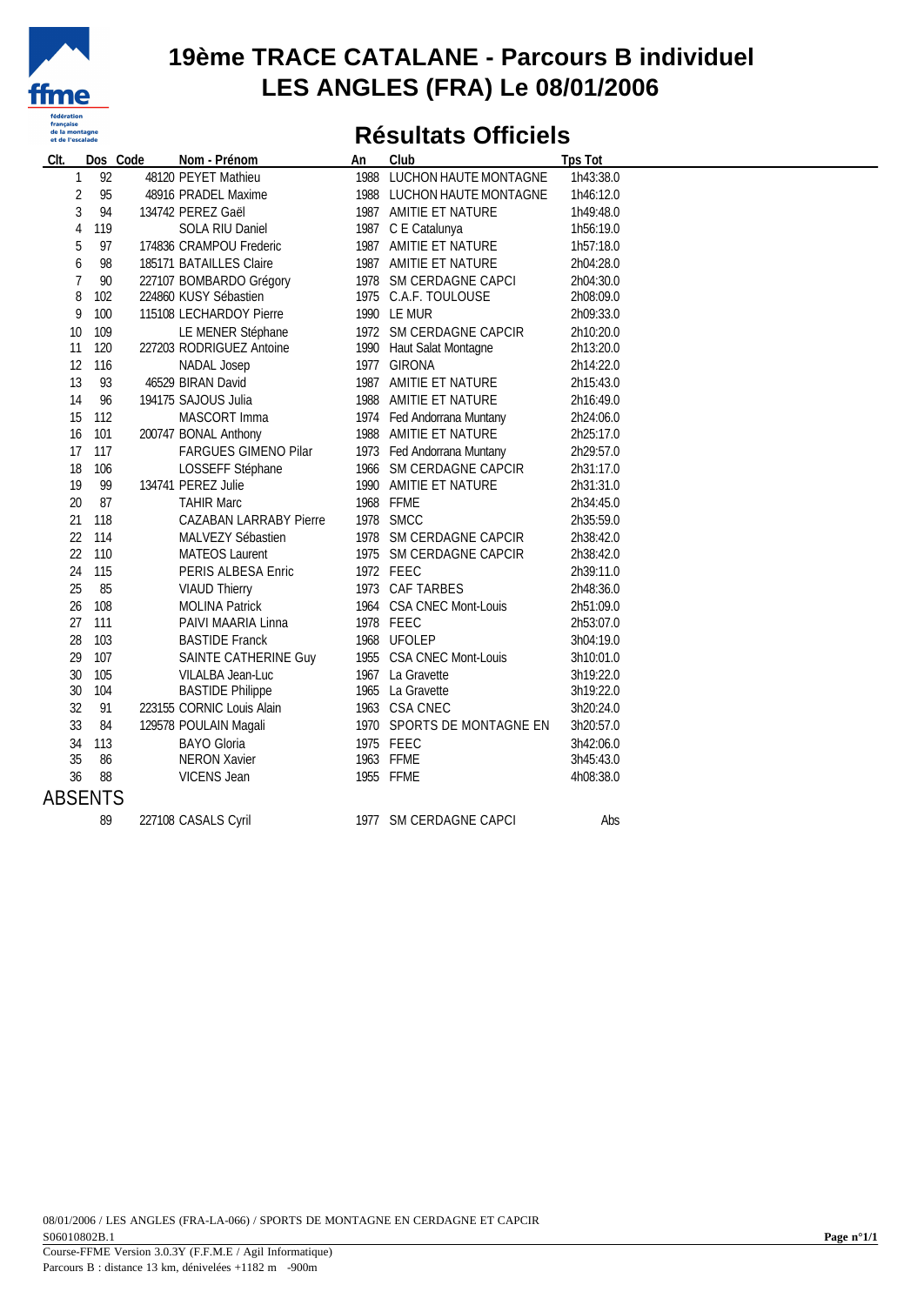

### **19ème TRACE CATALANE - Parcours B par équipes LES ANGLES (FRA) Le 11/12/2005**

## **Résultats Officiels**

| Clt. | Code<br>Dos: | Nom - Prénom      | An | Club                | Tps Tot   |
|------|--------------|-------------------|----|---------------------|-----------|
|      | 128          | GRILL/SOUBIELLE.  |    | SM CERDAGNE CAPCIR  | 2h22:53.0 |
|      | 126          | PIOUEMAL/PIOUEMAL |    | CAF ESCAPADE        | 2h30:18.0 |
|      | 129          | DAVID/GENDRE      |    | AMICALE MONTAGNARDS | 2h32:43.0 |
|      | 127          | DESPLAN/MASARDO   |    | SM CERDAGNE CAPCIR  | 3h24:55.0 |
|      |              |                   |    |                     |           |